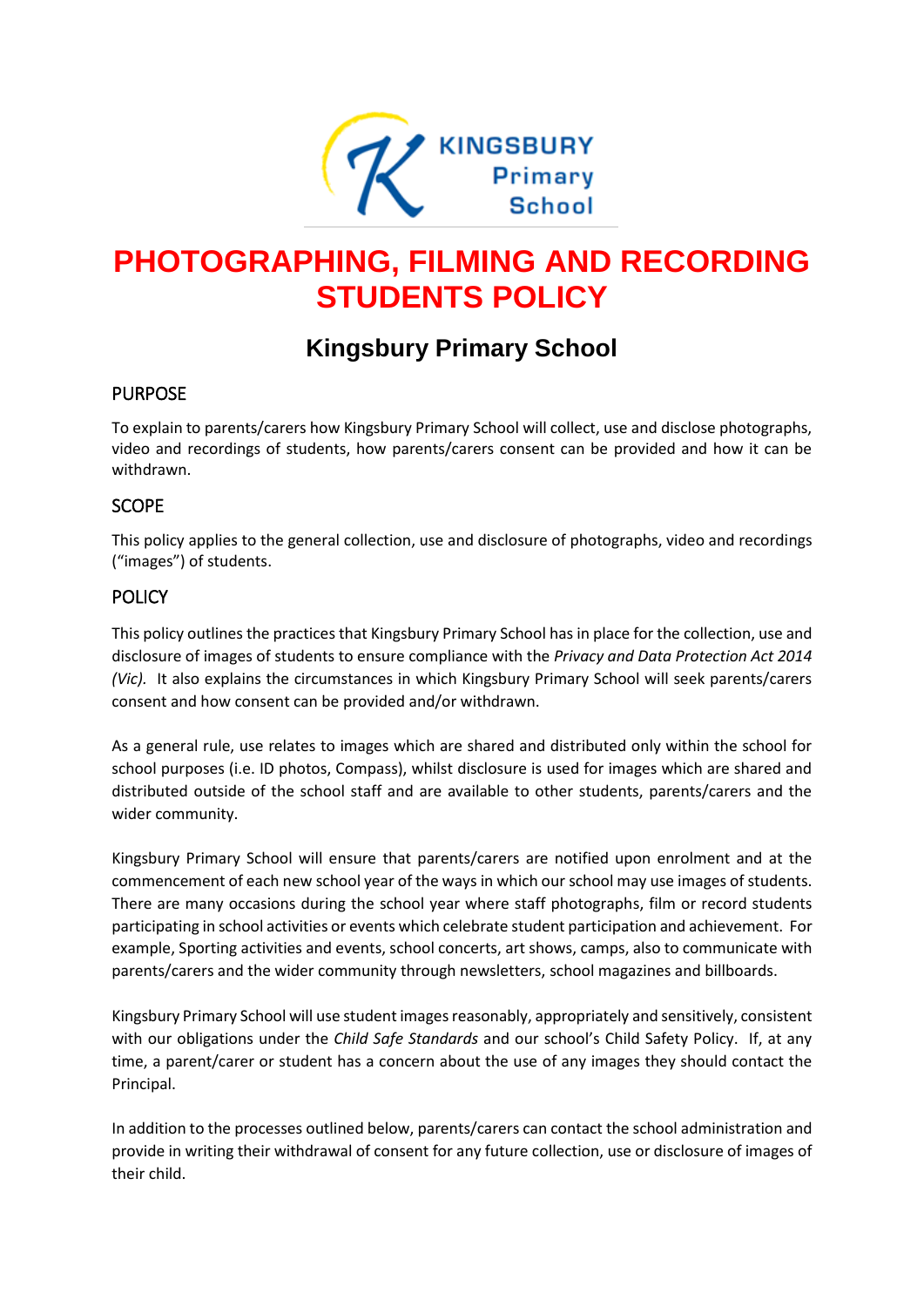#### However:

If the images have already been published and are in the public domain, it may not be possible for consent to be withdrawn.

There may be occasions when the school will record whole of school or large group events [and make those recordings available to the school community through DVD sales, etc., such as the school concert, and school magazine, and if your child participates, they may appear in these recordings which will be available to the whole school community.

The school can still collect, use and disclose images in circumstances where consent is not required (see below for more information).

#### **Official School Photographs**

Each year Kingsbury Primary School will arrange for professional photographers to take official school photographs of students. This will generally involve both class and individual photographs being taken.

Official school photographs may be:

- Purchased by parents/carers
- Used for school identification
- Stored on CASES21 for educational and administrative purposes

Kingsbury Primary School will notify parents/carers in advance of the official school photographs being taken to give them an opportunity to decide whether their child will be included in the official school photographs.

Parents/carers who choose to opt-out of having their child participate in official school photographs, must contact the school administration and confirm in writing, before the scheduled date to advise that their child will not participate. There is no obligation on any parent/carer to purchase any photographs taken.

#### **Images for Use and Disclosure within the School Community and Ordinary School Communications**

From time to time Kingsbury Primary School may photograph, film or record students to use within the school community, including:

Use within the school's communication, learning and teaching tools such as email, classroom meetings, and apps that can only be accessed by students, parents or school staff with passwords, e.g. Compass, on-line learning platforms.

Filming and recording of special events such as school concerts and graduations and other presentations.

An Annual Consent Form and Collection Notice will be distributed to parents/carers on enrolment and also at the beginning of each new school year.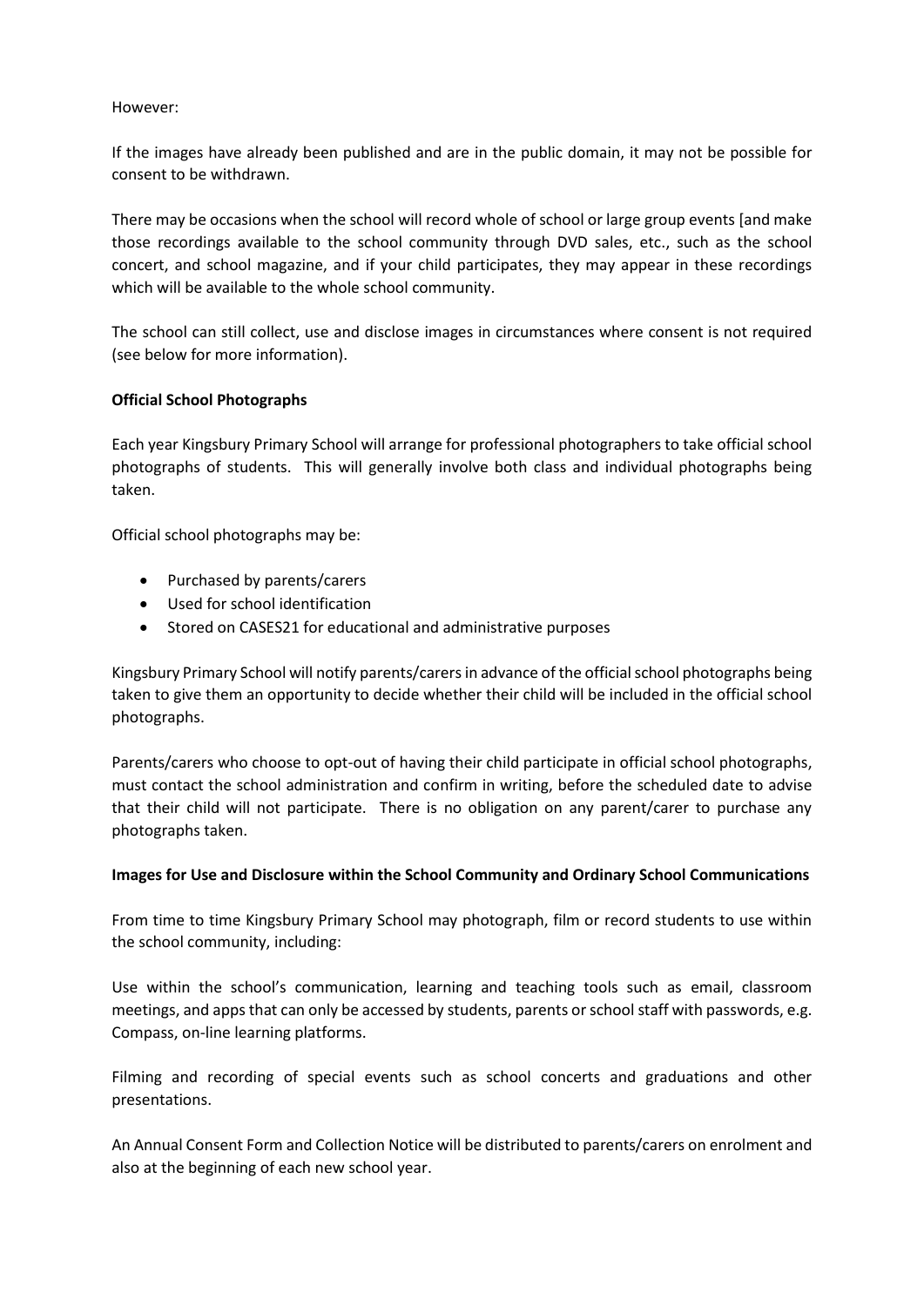#### **External Use or Disclosure by the School**

Photographs, video or recordings of students may also be used in publications that are accessible to the public, including:

- The Kingsbury Primary School website (including the school newsletter)
- The Kingsbury Primary School Magazine
- Kingsbury Primary School billboards
- Promotional and advertising materials

The Annual Consent Form and Collection Notice will also encompass these types of uses. It will be distributed to parents/carers on enrolment and also at the beginning of each new school year. We will notify you individually if we are considering using any images of your child for specific advertising or promotional purposes.

#### **Media**

The media, or the DET media team, may seek to photograph, film or record students for a news story or school event. This may include broadcast media, online or social media or print media, including newspapers and magazine publications.

When our school receives such requests Kingsbury Primary School will:

- Provide parents/carers with information about the organisation involved and when/for what purposes the photography, filming or recording will occur
- Seek prior, express parent/carer consent in writing

Students will only be photographed, filmed or recorded by the media at school if express consent is provided for that specific media event. Neither the school nor the Department own or control any photographs, video or recordings of students taken by the media.

#### **School Performances, Graduations, Sporting Events and Other School Approved Activities**

Kingsbury Primary School endeavours to respect the privacy of all members of our school community and requests that parents/carers, students and invited guests who photograph, film or record any activities related to the school is only done so for their own personal use. Publishing of images in any form, including on social media, requires the prior consent of the parents/carers whose children also appear in those images.

Neither Kingsbury Primary School nor the Department own or control any images of students taken by parents/carers, students or their invited guests at school activities.